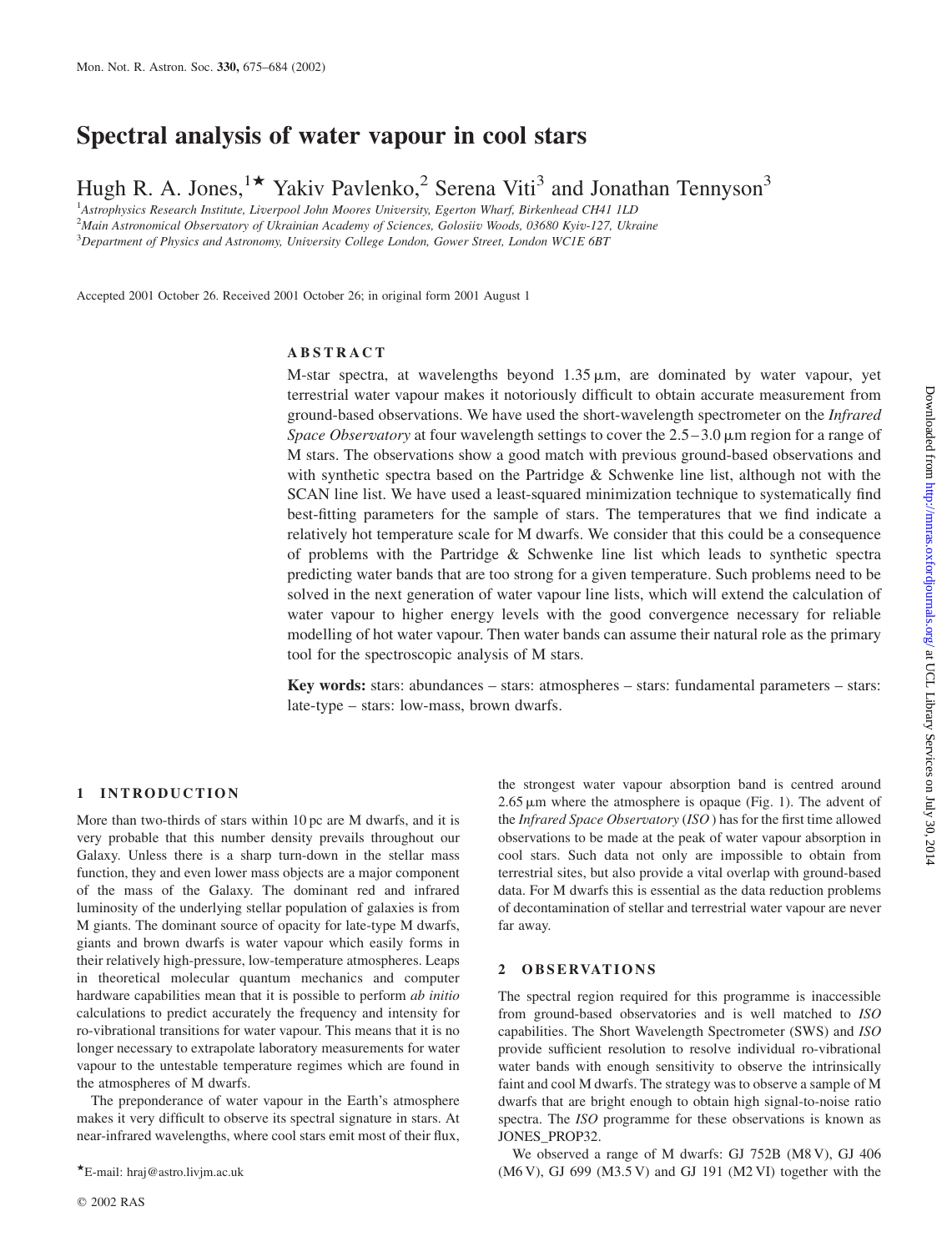

Figure 1. The water vapour absorption coefficient at 3000 K across the peak of the flux distribution for late-type M and brown dwarfs. The plot has been normalized to 1 around the maximum absorption of water vapour that can reliably be observed from the ground ('high-opacity' case in Jones et al. 1994).

M4 giant BS 8621, see Table 1. The M dwarfs were chosen because they have been the subject of previous studies of M dwarfs (e.g. Jones et al. 1996a). The observations were made with the SWS in its full resolution grating mode known as SWS06. Observations were made using bands 1A and 1B covering the wavelength ranges 2.48–2.60, 2.60–2.75, 2.74–2.90 and  $2.88-3.02 \,\mu \text{m}$ . These grating scans also gave simultaneous coverage from 15.99 to 16.25 and 16.03 to 16.21  $\mu$ m; however, the relatively low flux levels of the M dwarfs  $\left($ <10 Jy) and the lower sensitivity of the instrument mean that no useful data were recorded.

# 3 DATA REDUCTION

The observational data were processed within the Observer's SWS Interactive Analysis Package from the standard processed data to Auto Analysis Result level through the standard pipeline of Derive Auto Analysis Product. In addition to a few bad data points flagged by the auto analysis software, ISO SWS data also contain glitches and jumps not easily corrected for by the standard reduction tools (Heras 1997). The philosophy adopted for the data presented here was to ignore all scans affected by glitches or jumps and to let individual bad points be taken care of by sigma clipping. The glitches and jumps do not tend to appear in the brighter objects, although for the fainter objects, e.g. GJ 406, they affect around 10 per cent of scans. The PROC\_BAND and DIV procedures were used to print out scans for each individual detector for each observation for all targets. These were visually inspected to check for glitches and bad data points. The ISO Spectral Analysis Package (ISAP) was

Table 1. Properties and total integration times for the sample.

| Object         | Flux, Jy $(2.76 \,\mu\text{m})$ | Spectral type      | Time, s |
|----------------|---------------------------------|--------------------|---------|
| GJ 191         | $4.13 \pm 0.09$                 | M2.5 VI            | 4530    |
| GJ 699         | $6.66 \pm 0.14$                 | M <sub>4</sub> V   | 1192    |
| GJ 406         | $1.503 \pm 0.031$               | M <sub>6</sub> V   | 9839    |
| GJ 752B        | $0.019 \pm 0.020$               | M8 <sub>V</sub>    | 18216   |
| <b>BS 8621</b> | $509.7 \pm 4.1$                 | M <sub>4</sub> III | 1238    |
|                |                                 |                    |         |

used to remove bad data points, check the data and produce the final combined spectra by averaging across all detectors using the standard clip mean option. We found little sensitivity to the method used to combine the data.

We also made observations of the archetypal late-type M dwarf GJ 752B. These data are tantalizing; however, our conservative reduction philosophy means that few of these data survive. It would be possible to flag all glitches and jumps; however, they are usually accompanied by gradients affecting most of the data in a scan. We look forward to the advent of reduction tools that will be able to deal with fluxes at the 0.01-Jy level.

The calibration files used for the reduction were those included in version 8.4 of the ISAP package. Based on comparisons between objects taken with the same configuration during different orbits, the flux calibration varies by only a few per cent. This is expected for band 1 SWS observations which have excellent calibration. The wavelength calibration for the SWS instrument is measured to be within 1/8 of a resolution element (Salama et al. 1997). The available ground-based data for our sample are at lower resolution than the ISO data, but none the less bear out the calibration of the SWS data. Fig. 2 shows the good agreement in the region of overlap between parts of the dataset taken on different orbits and ground-based measurements (from Jones et al. 1995). Figs 3 and 4 show the final reduced spectra.

# 4 AVAILABLE WATER LINE LISTS

The crucial opacity for M stars across the range of our observed spectra is water vapour (e.g. Fig. 5). A useful model atmosphere thus needs to include an appropriate water line list. There are several different sources of water data and a few of them have been investigated here. A reliable water line list needs (i) a good (electronic) potential energy surface, (ii) well-converged nuclear motion (i.e. vibration–rotation) calculations, and (iii) a reliable dipole surface. To date, it is not yet possible to a get a completely reliable ab initio potential surface, so all the line lists discussed in this paper used surfaces that have been adjusted to reproduce laboratory spectroscopic data for water. Fitting to laboratory data can cause problems in regimes where such data are unavailable (Polyansky et al. 1997a). Conversely, tests (Lynas-Gray, Miller &



Figure 2. A comparison of data sets for GJ 406 from orbits 609 and 717 of this programme and from UKIRT data from Jones et al. (1995). This object has the lowest signal-to-noise ratio in our analysis, yet shows a reasonable agreement between spectra taken on different orbits and from the ground.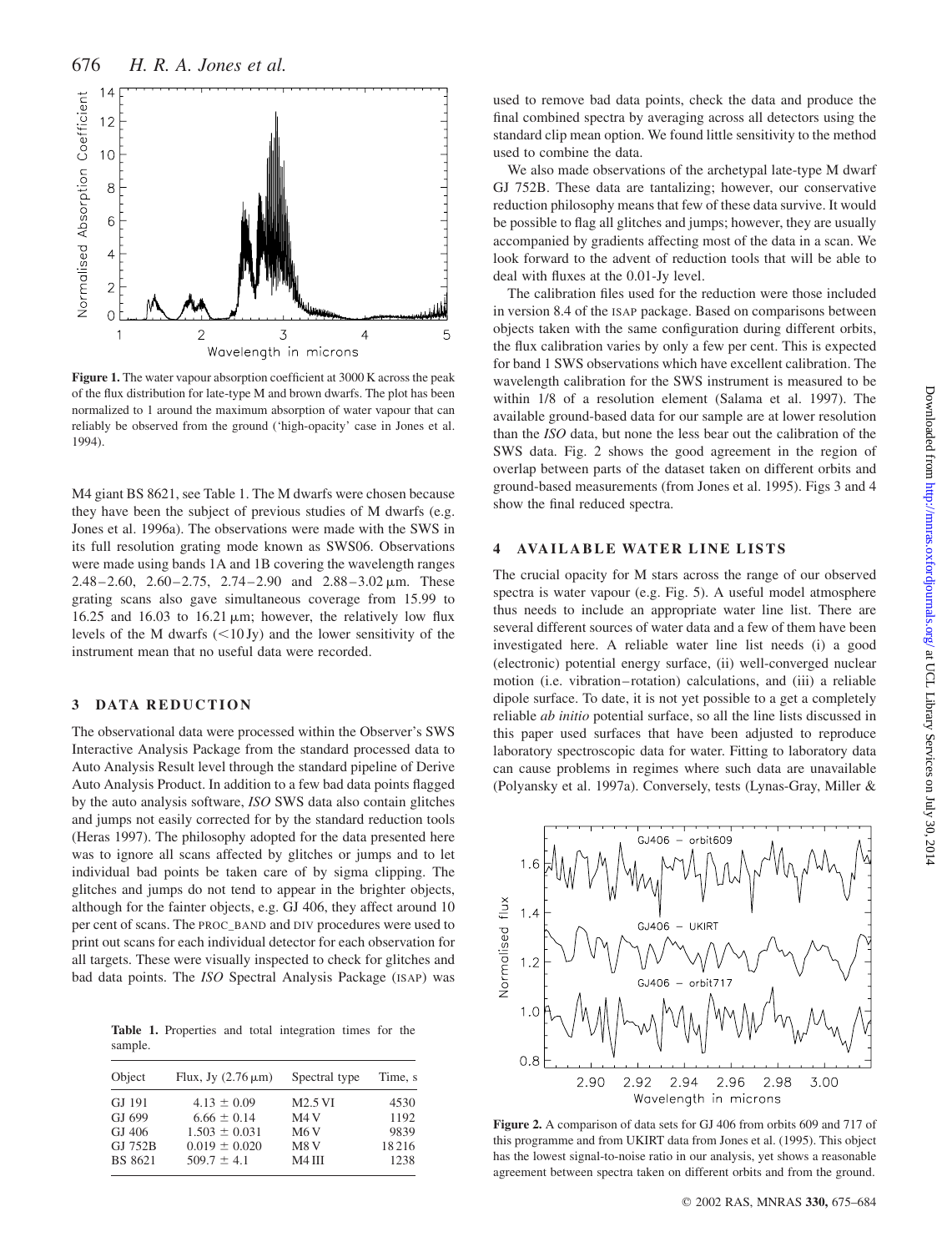

Figure 3. A spectral sequence for GJ 191 (M2 VI), GJ 699 (M4 V) and GJ 406 (M6 V).

Tennyson 1995) have shown that ab initio dipole surfaces are much more reliable than the ones fitted to experimental data.

The water vapour data investigated in this paper are from Miller et al. (1994, known as the MT list), from Partridge & Schwenke (1997, known as the PS or AMES list), from Jorgensen et al. (2001, known as SCAN), and from Viti (1997, known as the VT2 line list) which superseded the MT and VTP1 line lists (Viti, Tennyson & Polyansky 1997a). MT is a relatively small list (10 million lines) which used, by today's standards, a rather inaccurate potential. The VTP1 energy surface is much more accurate than MT but it is still not complete enough for stellar models. VT2 is a much larger line list  $(>= 300$  million lines) which uses a potential surface reliable for higher vibrational states. However, owing to serious computer format corruption problems, this list could not be included in model atmosphere calculations.

#### 5 SPECTRAL ANALYSIS

For this analysis we computed spectral energy distributions for a range of model atmosphere parameters: effective temperatures  $T_{\text{eff}} = 2700 - 3900 \text{ K}$ , metallicities [Fe/H] = 0.0––1.5 and gravities  $\log g = 0.0 - 5.5$ . From here on we refer to these as model synthetic spectra. These were generated using the temperature structures from the model atmospheres of Hauschildt, Allard & Baron (1999) by the WITA6 program (Pavlenko 2000). In our computations we used the atomic line list from Vienna Atomic Line Database (VALD; Kupka et al. 1999), the water vapour line lists of Partridge & Schwenke (1997) and Jorgensen et al. (2001), and the CO line list of Goorvitch (1994).

We also used synthetic spectra from the PHOENIX model atmosphere code, the so-called NEXTGEN version 5 (Hauschildt et al. 1999).

We adopted the Voigt function  $H(a, v)$  for the line shape of any line in our computations. Damping constants  $a = (\gamma_2 + \gamma_4 + \gamma_5)$  $\gamma_6$ /(4  $\times \pi \times \Delta \nu_D$ ) were determined in atmospheres of cool dwarfs mainly by Van der Waals (pressure) broadening  $(n = 6)$  and (in upper layers) natural broadening  $(n = 2)$ . Stark broadening  $(n = 4)$ of spectral lines can be neglected here because of low temperatures and electron densities. For atomic lines the line broadening constants were taken from VALD. Unfortunately, for molecular line broadening, models are rather uncertain. We assume that the mechanisms of broadening molecular and atomic lines are similar. Radiative broadening of molecular lines was computed in the framework of the classical approach,  $\gamma_2 = 0.22/\lambda^2$  (Allen 1973). Owing to the high pressures and low temperatures in the atmospheres of cool dwarfs, Van der Waals broadening should dominate there (see Pavlenko 2001). The damping constants of pressure broadening of molecular lines  $\gamma_6$  were computed following Unsold (1955).

To provide an idea of the improvement since our previous work (Jones et al. 1995), in Fig. 6 we compare GJ 406 with 3000-K synthetic spectra generated using the PS and MT lists. As with Jones et al. (1995), we find that the intensities of the water band strengths seem to be reasonably well determined. However, we find that the PS line list prediction of bands with wavelength is a substantial improvement on the previously used MT line list. We also investigated using the SCAN line list (Jorgensen et al. 2001), and in Fig. 7 compare this with the PS list. As with our previous



Figure 4. A comparison at optical spectral type M4 for the dwarf (V) GJ 699 and the giant (III) BS 8621.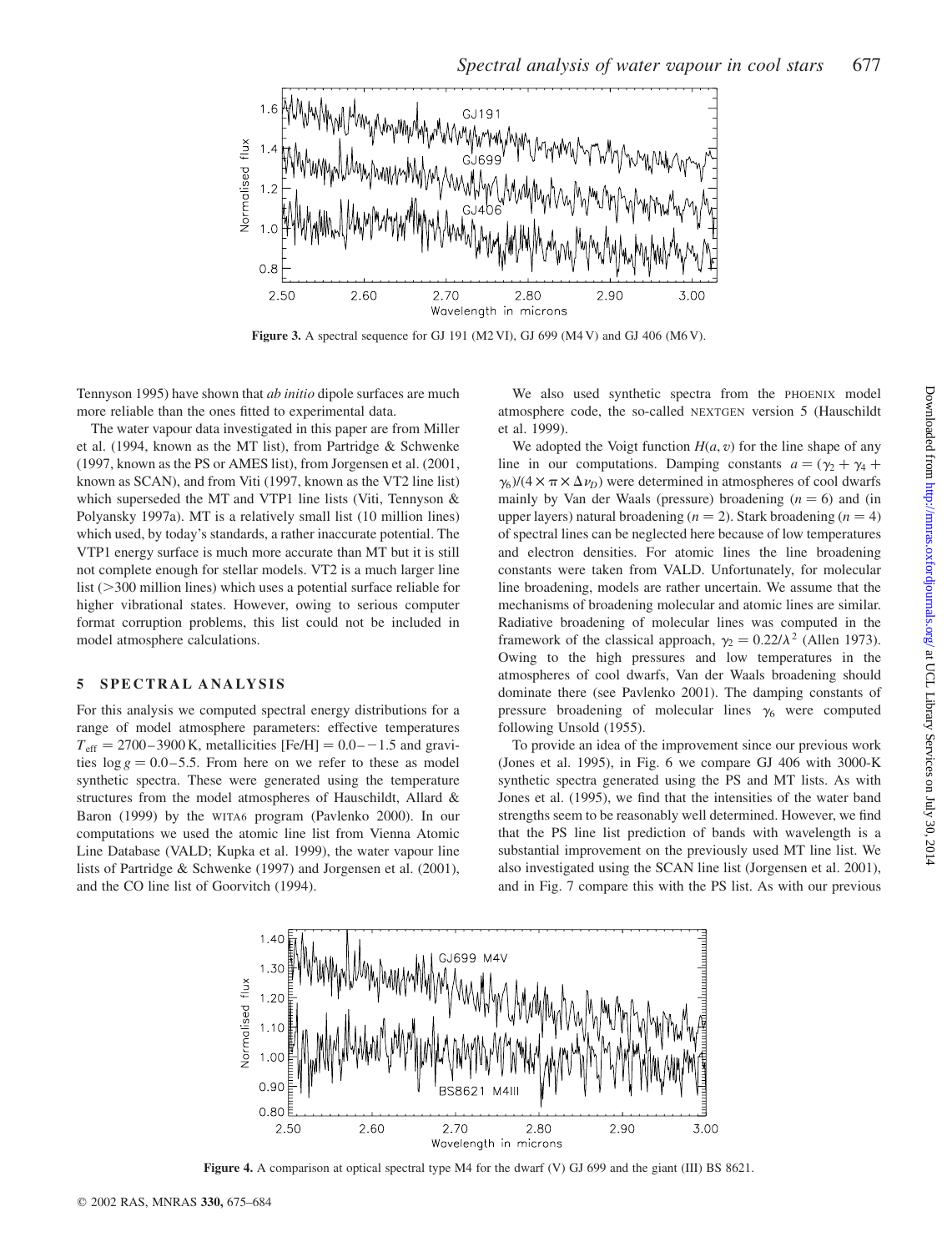

Figure 5. Theoretical spectral energy distributions computed for the  $3100/5.5$  model atmosphere taking into account continuum  $+$  atomic line and continuum + atomic lines  $+ H<sub>2</sub>O$  opacities.

comparisons with the SCAN list (Jones et al. 1996b), we find the predicted shape of the water bands as well as the structure of the bands to be rather different from other models and observations. As expected from the scale of the calculation and previous comparisons with observations (e.g. Allard, Hauschildt & Schwenke 2000), we find that the PS line list is the most useful water line list available for our observed data. We first proceed to investigate the completeness of the PS line list, and then use it to find best-fitting parameters for our targets.

#### 5.1 Completeness of the PS line list?

For model atmospheres with effective temperatures in the range 2000–4000 K, Boltzmann considerations suggest that transitions involving states with  $J = 20-30$  are the dominant sources of opacity. We find two problems with the PS line list. First of all, it does not reach 30 000 cm<sup>-1</sup> for any *J* apart from  $J = 0$ . On average it gets to  $28000 \text{ cm}^{-1}$ . Secondly, even by truncating energy levels to  $28000 \text{ cm}^{-1}$ , VT2 still has more levels than PS has for high *J*: for example, at  $J = 17$ , VT2 gives 100 energy levels more than PS



Figure 6. GJ 406 compared with 3000-K synthetic spectra using the MT and PS line lists. The observed spectra and PS model are shown as solid thick and thin lines respectively, and the MT model is shown as a dotted line. The match of water bands between observations and model is considerably better for the PS model.



Figure 7. Comparison between synthetic spectra at 3100 K using the SCAN and PS line lists.

below  $28000 \text{ cm}^{-1}$ . From the number of energy levels missing for each J we estimate that PS omits  $\sim$ 30 per cent transitions up to  $J = 10$ ;  $\sim$  50 per cent up to  $J = 20$ ; and  $\sim$  60 per cent up to  $J = 28$ .

As a test, a new set of energy levels using the PS potential energy surface, and the same atomic masses as the PS and VT2 nuclear motion parameters, were computed. This new set of energy levels is known as UCLPS [University College London Partridge Schwenke list; see Polyansky et al. (1997b) for further comparisons]. This was done to test the variational convergence for the same potential energy surface. An example of the energy level comparison with VT2 and the new calculations is shown for  $J = 17$  in Fig. 8. The calculations performed with the PS potential energy surface are in close agreement with VT2, which suggests that the lack of states in the PS line list is due to poor convergence and not to differences in the potential energy surface used. In fact, close examination of the parameters of the PS calculation strongly suggests that their decision not to increase the size of the Hamiltonian matrix beyond that used for  $J = 4$  resulted in poorly converged calculations for higher states with high J. This decision undoubtedly saved them from some of the computational problems experienced in the computation of the VT2 line list (Viti 1997).

Downloaded from http://mnras.oxfordjournals.org/ at UCL Library Services on July 30, 2014 Downloaded from <http://mnras.oxfordjournals.org/> at UCL Library Services on July 30, 2014



Figure 8. Number of energy levels as a function of energy for PS (dashed) and VT2 (continuous) line lists for  $J = 17$ . The PS line list stops at  $28000 \text{ cm}^{-1}$ .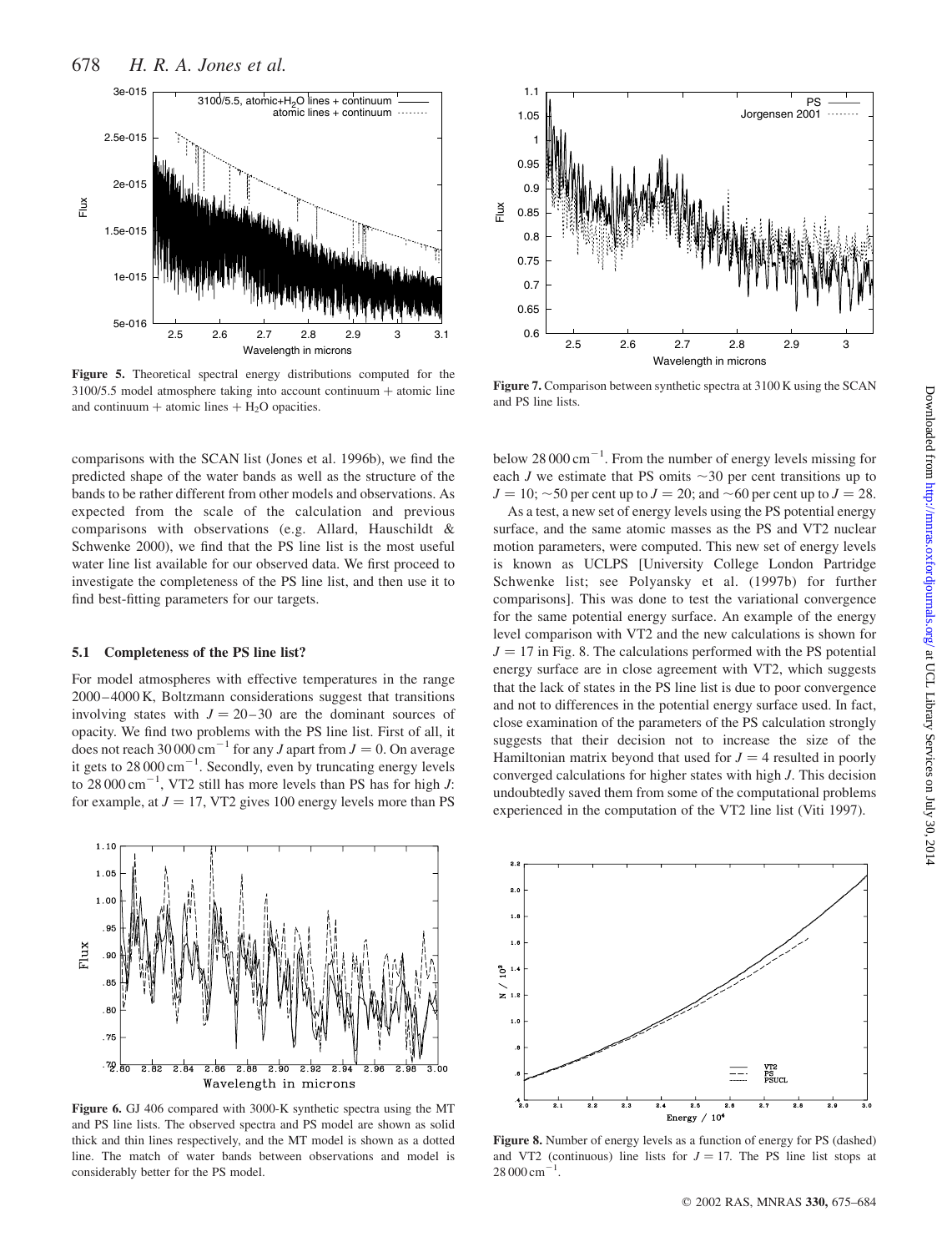For low-*J* energy levels, PS's calculations give superb results, reproducing experiment with a much higher accuracy than VTP1 or VT2. However, for higher rotational states, particularly those with  $J > 20$ , we find that a very high proportion of rotational states that ones expects to be degenerate in fact show significant splittings in the PS line list. This splitting is not shown in VTP1, VT2 or UCLPS. In particular, for the levels with high  $K_a$  and with  $K_c$  odd (where  $K_a$  and  $K_c$  are the projections of J on the A and C principal axes of rotation of asymmetric-top molecules), all lie below those with  $K_c$  even for levels with which they should be quasi-degenerate. Since the PS calculation truncates variational rotation–vibration calculations with 7500 energy-selected basis functions independent of the rotational parity, this means that the  $K_c$ -odd calculations will contain states of higher cut-off energy than the  $K<sub>c</sub>$  even calculation. The variational principle means that the  $K_c$ -odd states will be better converged and hence lower in energy.

This causes two problems. First, artificial splitting of lines means that it is difficult to use the list for line assignments (Polyansky et al. 1997a). The second problem is more subtle. An important consideration in radiative transport is how the line absorptions fill in gaps in the spectrum. Two transitions that, to within their linewidth, are coincident will have less effect on the opacity than two separate transitions. Artificially doubling the number of lines for these J-values is likely to cause the strength of water vapour bands at low resolution to be overestimated.

It should be noted that the resolution of the observed spectra (see Fig. 2) is much too low to see the rotational structure of  $H_2O$  shown in the theoretical spectrum (Fig. 5). Although the calculated line positions of the PS list agree well enough with the experimental ones [tabulated, for example, in HITRAN96 (Rothman et al. 1998), individual line strengths can differ greatly. Recently Schwenke & Partridge (2000) found problems with their analytical representation of the ab initio dipole moment data used for the computation of the PS line list: this may have led to an overestimation of the intensities of weak bands with respect to experimental data. They improved their previous analytical representation by careful and accurate fitting. However, their new dipole surface has yet to be used to produce an improved water line list.

#### 5.2 Best-fitting parameters

Our synthetic spectrum models were calculated at high resolution, typically  $0.5-1$  Å. Before comparison with model spectra was made the observed data were corrected for their radial velocities: 244.0, 110.9 and 21.0 km s<sup>-1</sup> respectively for GJ 191, 699 and 406 (Leggett 1992). The models were transformed to the resolution of the data and to wavelengths in air. The resolution of ISO data is actually somewhat uncertain and has been the subject of a number of studies (e.g. Valentijn, Feuchtgruber & Kester 1996; van den Ancker, Voors & Leech 1997; Lutz, Feuchtgruber & Morfill 2000). The SWS06 mode is a grating scan mode and in principle reproduces the full intrinsic resolution of the grating (the so-called SWS02 mode). However, the SWS06 mode has poor sampling of a given wavelength element. For the purpose of the derivation of high-fidelity line profiles, this causes unwanted interactions between line profiles and the relative sensitivities for the 12 detectors of a band ('flat-fielding' in SWS-speak), since all 12 detectors have to be combined for a good profile. This means that although the measured resolution of SWS02 in band 1A  $(2.38-2.60 \,\mu\text{m})$  is 0.0007  $\mu$ m and in band 1B is 0.0011  $\mu$ m (Lutz et al. 2000), the actual resolution of these SWS06 spectra is likely to be somewhat less.



**Figure 9.** An example of the dependence of S on  $f_n$  and  $f_g$ ; values of  $f_n$  and  $f_g$ are in  $\AA$ .

In order to determine the best-fitting parameters for our targets in a systematic fashion, we performed a least-squares minimization on the spectra within a grid of synthetic spectra using the PS line list. As with the previous work, we noticed that the form of the observed spectra, along with its unresolved nature, means that the line broadening employed by the models has a substantial influence on the fits. Although the SWS line profile is well determined to within 1 per cent, the resolution of the data is not so secure (Lutz et al. 2000). To find the best-fitting model parameters we allowed the spectral normalization, wavelength shift and resolution to vary.

We compared observed fluxes  $H_{\lambda}^{\text{obs}}$  with computed values <sup>1</sup>/<sub>h</sub> \*H<sub>h+f<sub>s</sub></sub>. We let  $H_{\text{lambda}}^{\text{obs}} = \int F_{x-y}^{\text{theor}} G(y)^* dy$ , where the theoretical flux is  $F_{\lambda}^{\text{theor}}$  and  $G(y)$  is the instrumental profile modelled by a Gaussian. In our case  $G(y)$  may be wavelength dependent. To get the best fit we found the minima per point of the 3D function  $S(f_n, f_s, f_g) = \Sigma (1 - H^{\text{synt}}/H^{\text{obs}})^2.$ 

We calculated this minimization with each observed spectrum and the grid of synthetic spectra to determine a set of parameters  $f_n$ (normalization factor),  $f_s$  (wavelength shift parameter),  $f_g$ (resolution) for all the stars of our sample.

In general we found that the dependence of S on  $f_n$  and  $f_s$  is much stronger than on the  $f_g$ . For example, see Figs 9 and 10 for the case of GJ 406. It should be noted that, although the resolution across a grating setting is expected to be constant, the resolution is expected to decrease slightly between the so-called band 1A  $(2.48 - 2.60 \,\mu\text{m})$  and band 1B  $(2.60 - 3.02 \,\mu\text{m})$  data. We accounted for this by also investigating the band 1A and band 1B data



Figure 10. An example of the dependence of S on  $f_s$  and  $f_g$ ; values of  $f_s$  and  $f_{\rm g}$  are in Å.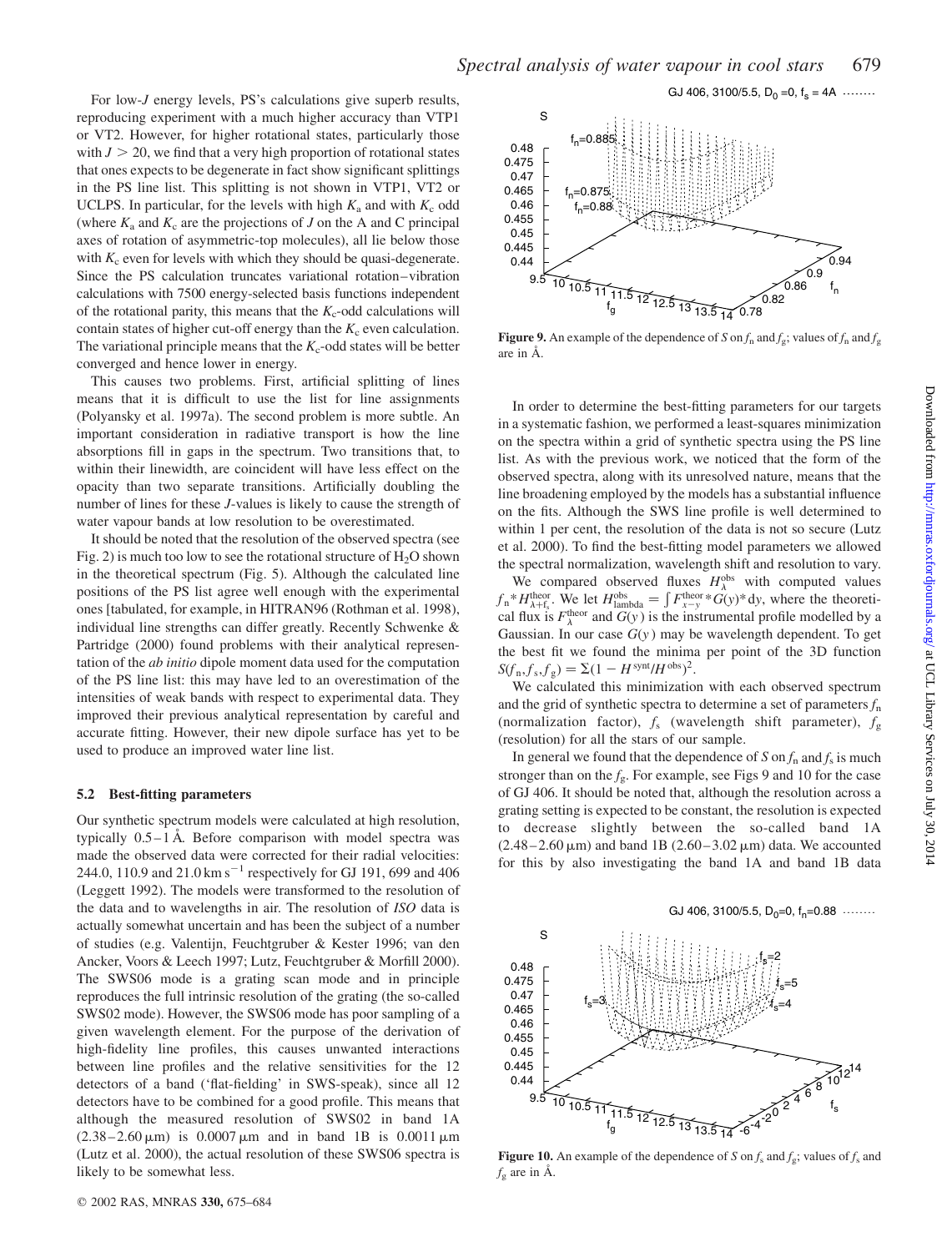separately. Best-fitting values for  $f<sub>g</sub>$  were investigated for the observed spectra, across most of the grid of model atmospheres. They ranged from 7.0 (band 1A) to 18.2 (band 1B)  $\AA$  and always showed the expected resolution difference between band 1A and 1B data (e.g. example minimization plots are shown for GJ 406 and a 3100-K,  $\log g = 5.5$ , solar-metallicity model in Figs 9 and 10). We generally found the largest and smallest values for  $f_g$  when making comparisons with synthetic spectra with properties far from the best-fitting minimization S values. For example, in the case of GJ 406, the extreme best-fitting  $f<sub>g</sub>$  values of 8.0 and 18.2 Å are obtained with synthetic spectrum models of  $3300$  K, [Fe/H] =  $-1.5$  and 2700 K,  $[Fe/H] = 0.0$  respectively. Apart from giving us an independent check of the resolution, this procedure served to investigate the sensitivity of minimization S values to resolution  $f_{\sigma}$ . Although different  $f_{\rm g}$ s give significantly different values of S, we found that the best-fitting temperature for a given  $f_{\rm g}$  was stable. We also found S values for observed and synthetic spectra smoothed by the same effective values. Although this gave the same best-fitting minimization synthetic spectra, this conservative solution involves smoothing the observed data and led to a decrease in the sensitivity of the best-fitting solution. Given the numerical stability of our best fits to resolution and the lack of evidence for any changes in the SWS resolution with time, we felt confident adopting the resolution values of  $0.0012$  and  $0.0017 \,\mathrm{\upmu m}$  for band 1A and band 1B data as given in the SWS observer's manual (de Graauw et al. 1996).

Our minimization procedure also yields normalization values  $f_n$ for the different spectral regions. We found that the band 1A data are fainter than the band 1B data by  $1-2$  per cent using our bestfitting synthetic spectra. Given that this is generally better than the formal signal-to-noise ratio of our spectra and that this result is somewhat model-dependent, we thus consider the flux calibration of the data to be robust and do not apply any new flux calibration to the data. The minimization procedure also yields values for the wavelength shift  $f_s$ . We found a shift of 3.7–4.3 Å between observed and synthetic spectra which corresponds to around 0.3 of our data resolution. This shift may be due to the wavelength calibration of the data, although at least part may arise from inaccuracies in the water vapour line list used to generate the synthetic spectra.

Our results are also sensitive to the rather uncertain damping parameters adopted for molecular lines. To test this dependence, two models at 2700 K,  $\log g = 5.5$ , [Fe/H] = -0.5 with different damping constants were compared. The literature for atomic lines (e.g. Gurtovenko & Kostyk 1989) tells us that that a factor of 2 might be the maximum expected for this uncertainty because of the difference between classical and quantum mechanical computations. Although both atomic and molecular lines are damped oscillations, the oscillations are greater in molecules so a larger factor may be appropriate. None the less, it is also possible that molecular lines are less sensitive to damping because the structure of molecular levels may be more flexible to changes of the surrounding electric fields: electrons of molecular orbitals are less bound in comparison with atoms. There may be something like a 'soft (quasi-)adiabatic response'. We conducted a rather conservative experiment and compared models using Unsold's (1955)  $\gamma_6$  and 5  $\times$   $\gamma_6$  and found a flux difference of around 5 per cent. For our comparisons we consider this to be an upper limit, as in all cases we are investigating weaker molecular bands, owing to higher effective temperatures and/or lower metallities. Furthermore, we are investigating the spectral differences in terms of synthetic spectra at relatively low resolution, and find the expected uncertainty arising from molecular damping constants to be much less than 1 per cent and so not significant for our results.

The following subsections investigate our fits to each of the observed spectra in turn. The best-fitting models are then compared with a compilation of values from the literature in Section 5.7.

## 5.3 GJ 406

As discussed above and as illustrated in Figs 9 and 10, we carried out a number of different tests on GJ 406 in order to find our preferred model fits. We tended to use GJ 406 as our primary observed spectrum because of its late spectral type and strong water bands. In addition to the tests discussed above, GJ 406 has data taken during four different orbits which allows us to analyse the orbits separately, thus checking any time dependence problems with the data set. We found differences in the minimization values obtained of around 7 per cent for the  $2.48-2.90 \,\mu m$  data and around 20 per cent for the  $2.88 - 3.02 \,\mu m$  data though the best fit models were all within 100 K.

Fig. 11 illustrates the minimization, S, for various different synthetic spectra with the observed GJ 406 spectrum. For this plot we have split up the fits into those for data shortward and longward of  $2.6 \mu$ m. The improved minimization for the higher resolution  $<$ 2.6  $\mu$ m data can be seen, as can the rather complex sensitivity of the minimization with temperature and metallicity. The best-fitting value appears to be for  $[Fe/H] = -0.5$  and 3000 K with the solarmetallicity models suggesting  $3100 \text{ K}$  and the [Fe/H] = -1.0 models suggesting 2900 K. An illustration of the quality of the fit can be seen in Fig. 12.

## 5.4 GJ 699

GJ 699 (Barnard's star) is the largest proper motion object known outside our Solar system and is thus suspected of being relatively old and having a low metallicity. In fact it tends to skew the proper motion properties and characteristics of the local neighbourhood so much that it is sometimes excluded from such studies. None the less it is the most nearby and brightest known M4 V dwarf and thus was included as target for this programme. Fig. 13 shows the minimization plot for the observed spectrum. This suggests a bestfitting synthetic spectrum with 3300 K and  $[Fe/H] = -0.5$ . In Fig. 14 we compare this fit with the observed spectrum.



Figure 11. Minimization S for different synthetic spectra compared with GJ 406 spectrum.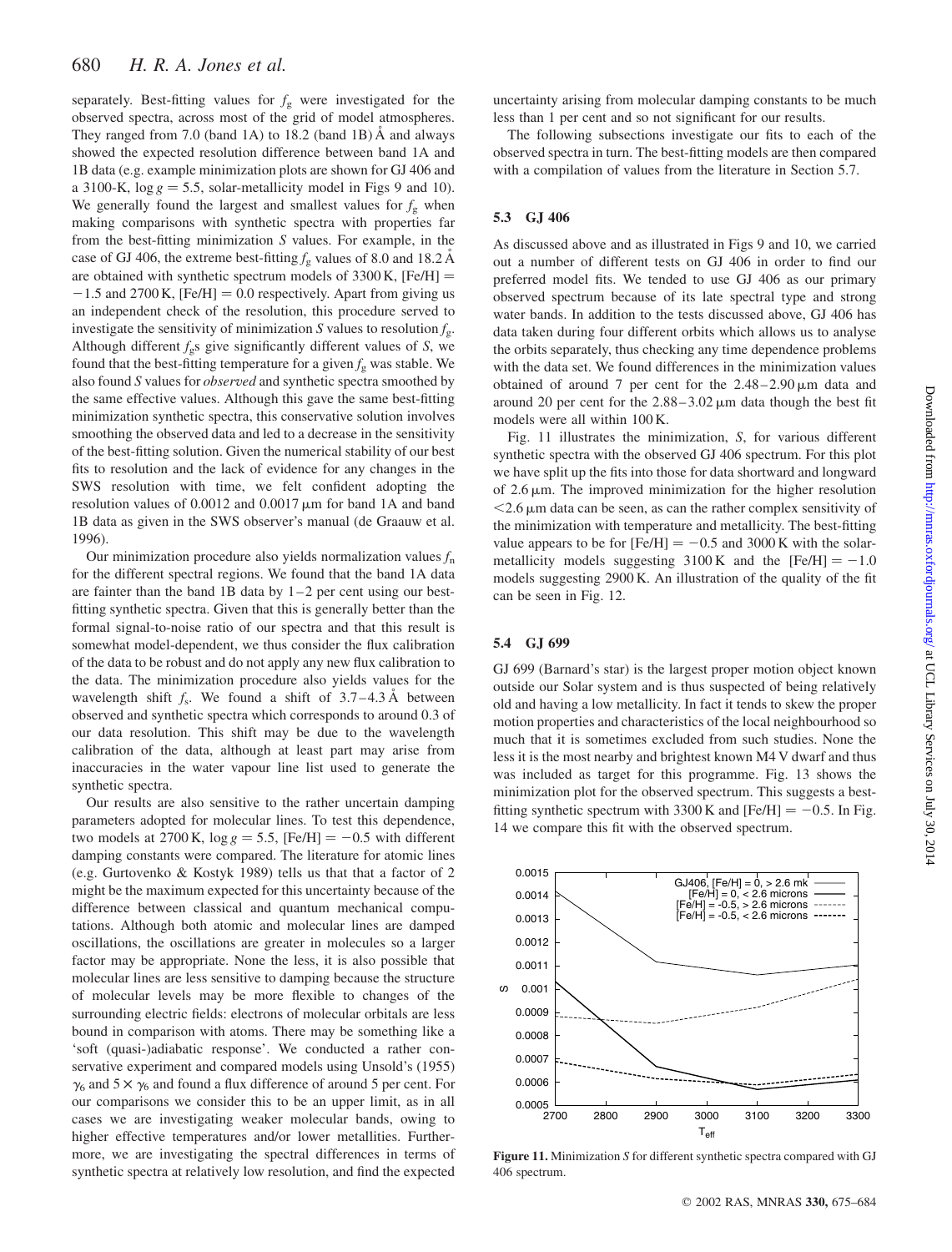

Figure 12. The observed spectrum of GJ 406 compared with a 3000-K,  $\log g = 5.5$ , [Fe/H] = -0.5 synthetic spectrum.

### 5.5 GJ 191

GJ 191 has a high space velocity and displays CaH bands in its optical spectra, and unlike GJ 699 is indisputably spectrally typed as a subdwarf. Our analysis of  $S = f({\text{[Fe/H]}}, T_{\text{eff}})$  (e.g. Fig. 15) showed a best-fitting temperature of 3700 K and [Fe/H] values in the range  $-1.0$  to  $-1.5$ . Computations with larger/smaller [Fe/H] provide systematically larger S. Unlike GJ 406 and 699 we found that the match of observed and synthetic spectra was considerably better for data longward of  $2.7 \mu m$ . We suspected that this might be caused by the interference of CO  $\Delta \nu = 2$  bands, so we investigated higher  $[\log N(C) = -3.13]$  and lower  $[\log N(C) = -3.68]$  carbon abundances than the scaled solar value  $[\log N(C) = -3.48]$ , however, we found no evidence that the discrepancies are caused by CO. Since the incompleteness of the water line list increases with increasing temperature (e.g. Fig. 8), it is to be expected that the spectrum of GJ 191 is less well fitted than the cooler dwarfs. Allard et al. (2000) reached a similar conclusion using the PS line list: 'The introduction of the PS-H2O opacities brings solid improvements of the near-infrared SED of late-type dwarfs but fails as the AH95 models did to reproduce adequately the  $J - K$ colors of hotter stars'. Despite these problems, a reasonable match between the observed and synthetic spectra can be seen in Fig. 16.



Figure 13. Minimization S for different synthetic spectra compared with GJ 699 spectrum.



Figure 14. The observed spectrum of GJ 699 compared with a 3300-K,  $\log g = 5.5$ , [Fe/H] = -0.5 synthetic spectrum.

#### 5.6 BS 8621

BS 8621 is a giant star with a well-determined spectral type of M4 III. Unlike the cool dwarfs previously considered, it is likely that the oxygen (and carbon) abundances in its atmosphere may be altered because of nuclear processing. None the less, there are no indications in the literature that this well-studied object has a composition different from solar, so we start with the simplifying assumption that oxygen and carbon abundances in the atmosphere of BS 8621 are solar:  $log N(O) = -3.14$  and  $log N(C) = -3.48$ (Anders & Grevesse 1989).

At a given temperature we expect that water bands should weaken towards lower gravities as pressure broadening lessens in importance. Although BS 8621 has a low gravity and an early M spectral type, its spectrum has similar spectral features although a somewhat different spectral shape compared to the M dwarfs. As for the M dwarfs, its spectrum is clearly dominated by water vapour. However, the spectrum is markedly different on the lefthand side from that on the right-hand side. The longer wavelength side is well fitted by a 2800-K,  $\log g = 3.0$  model (see Fig. 17), although at wavelengths shorter than about  $2.7 \mu m$ , water vapour absorption does not completely dominate the spectrum. It appears that transitions of CO  $\Delta v = 2$  may be important. In order to



Figure 15. Minimization S for different synthetic spectra compared with GJ 191 spectrum.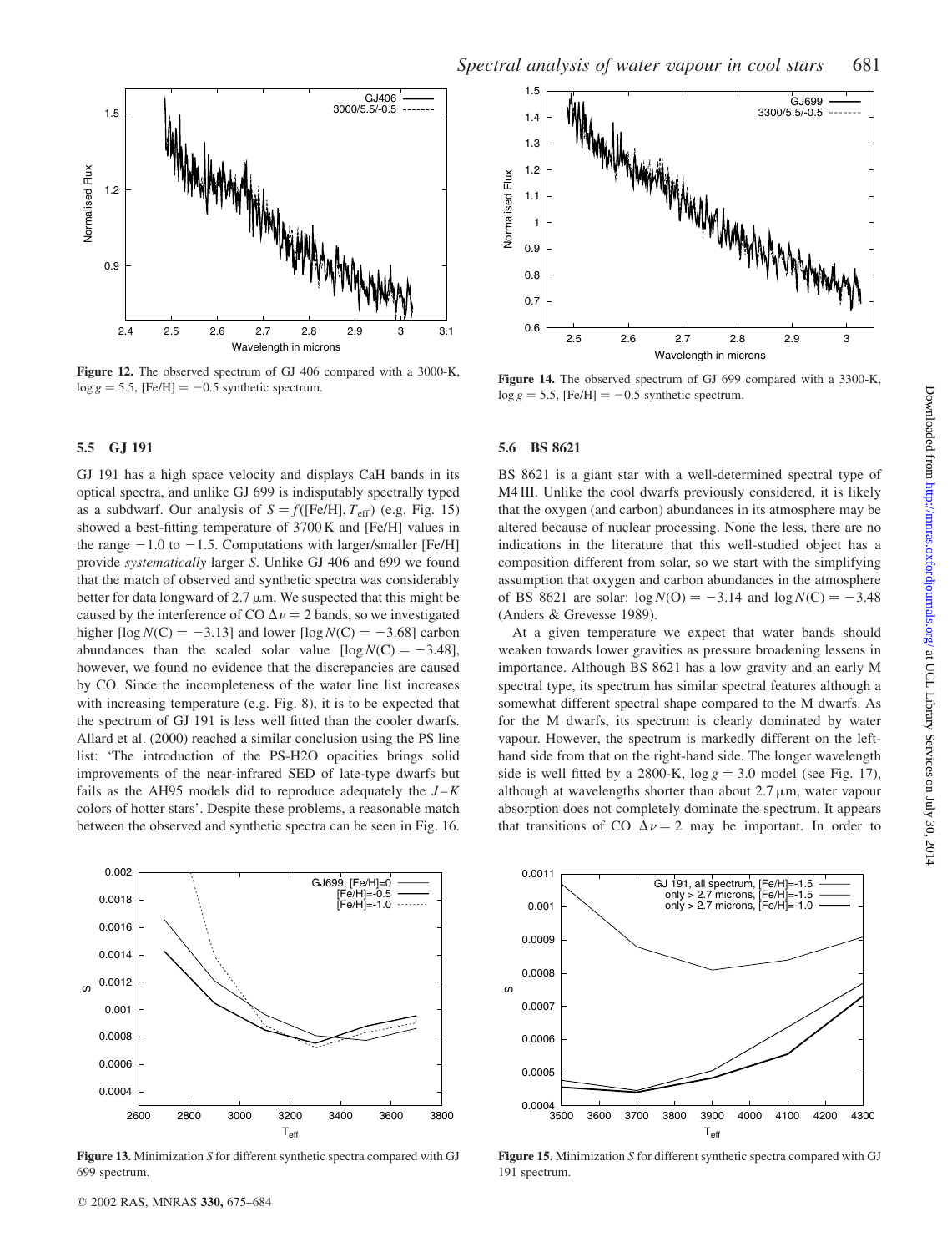

Figure 16. The observed spectrum of GJ 191 compared with a 3700-K,  $\log g = 5.5$ , [Fe/H] = -1.0 synthetic spectrum.

explain the  $\leq$ 2.7  $\mu$ m spectrum with CO features it is necessary to increase the carbon abundance considerably. This allows the CO features to be more clearly seen against the background of water vapour features. In Fig. 18 a synthetic spectrum with a carbon abundance of  $log N(C) = 3.13$  considerably improves the fit relative to a synthetic spectrum with a solar abundance pattern  $[\log N(C) = -3.48, \log N(O) = -3.12]$ . From the literature BS 8621 appears to be accepted as a close to solar-metallicity standard M4 III, although Lazaro et al. (1991) found that BS 8621 has a reduced carbon abundance,  $[CH] = -0.5$ . Lazaro et al.'s result thus supports the expectation that the C/O ratio in giants such as BS 8621 may be considerably modified by the CN cycle. Such a drastic change in carbon abundance appears to have a relatively small effect on the synthetic spectra longward of  $2.7 \mu m$  (Fig. 17) where CO bands are considerably weaker. In order to investigate this properly we need to use structural models computed for a variety of C/O ratios. Such models are not currently available to us, and anyway are beyond the scope of the current paper where we wish to investigate the regime where water vapour is the dominant opacity (e.g. Fig. 5).



Figure 17. The observed spectrum of BS 8621 compared with a 2800-K,  $\log g = 3.0$ , solar-metallicity synthetic spectrum.



Figure 18. The observed spectrum of BS 8621 compared with 2800-K,  $\log g = 3.0$  synthetic spectra with two different carbon abundances. The influence of an enhanced carbon abundance can be seen prominently on the CO bands between 2.49 and  $2.52 \,\mu m$ .

#### 5.7 Discussion

We have investigated a variety of model fits for a range of M stars. These are particularly promising for our cooler targets. In Table 2 we present best-fitting parameters for our sample, although it is important to note that our study of the sensitivity of the spectra to the various model parameters is arguably more lasting than our determination of  $T_{\text{eff}}$ , log g and [Fe/H] values. We could have picked out these values much more quickly by eye, although we preferred do this systematically and thus be able to quantify the sensitivity of the spectra to different model parameters.

In general the temperatures that we find are relatively high in comparison with the literature values which were obtained with a variety of different methods. An immediate concern is that our temperature for GJ 699 is higher than the 3100 K obtained for the benchmark eclipsing binary system CM Dra composed of two M4.5 stars (Viti et al. 1997b). The bolometric luminosity for GJ 699 is lower by around 20 per cent so it would be expected to have a lower temperature than CM Dra. However, Viti et al. (2002) have recently demonstrated that CM Dra has a lower metallicity than GJ 699 by around 0.5 dex. Based on Chabrier & Baraffe (1997) for a given luminosity, this lower metallicity will cause a smaller radius by around 3 per cent or more which may compensate for the luminosity difference, allowing our temperature for GJ 699 to be just acceptable. One possibility is that the effective temperature measured by spectra from  $2.5$  to  $3.0 \mu m$  is not a good reflection of the effective temperature of the spectral energy distribution. Since the opacity of water vapour dominates the infrared opacity budget and is particularly high in this region, we would expect to see little contribution at  $\tau \sim 1$  in this region from deeper hotter layers, and thus we would actually expect to see lower effective temperatures than expected, but not higher. A more plausible explanation for the high temperatures that we find is the non-physical line splittings of the PS line list. These are likely to overpredict the strength of water vapour transitions for a given temperature. This will lead to higher temperatures being fitted to a given observed spectrum.

We found very good fits for GJ 699 and 406; however, our fits for GJ 191 and BS 8621 are not so impressive. We consider that the relatively poorer fit for GJ 191 arises because of its higher temperature, although we attribute our fitting problems with BS 8621 to the relative importance of CO in its atmosphere. For the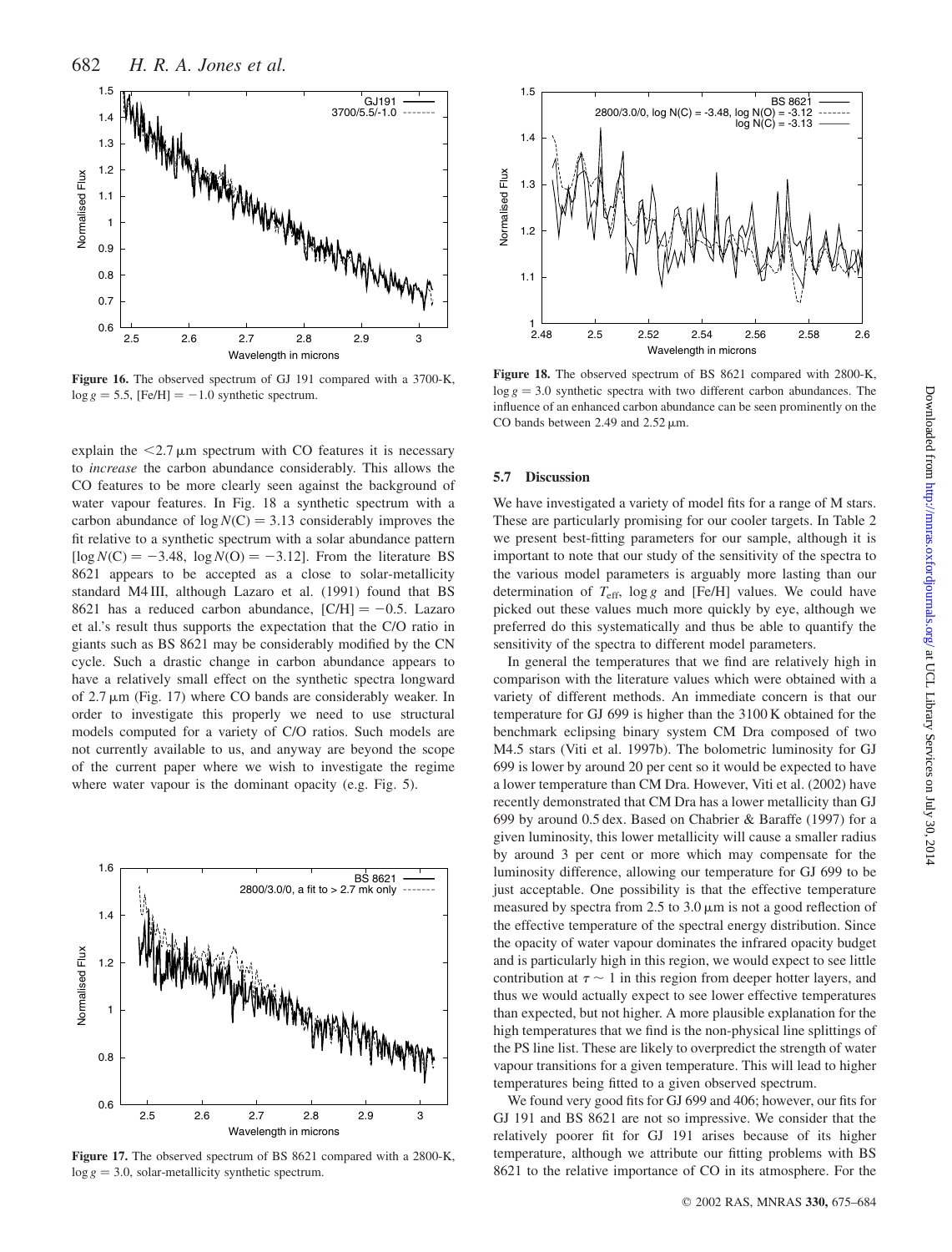| <b>Table 2.</b> Best-fitting models for the sample and a collection of effective temperatures and metallicities from the |
|--------------------------------------------------------------------------------------------------------------------------|
| literature. The value for BS 8621 is given without an error to reflect the uncertainty in this value.                    |

| Object         | Best-fitting model                           | Values of $T_{\rm eff}$ and [Fe/H] from the literature (Reference given below)                                                         |
|----------------|----------------------------------------------|----------------------------------------------------------------------------------------------------------------------------------------|
| GJ 191         | $3700 \pm 100$ K.<br>$[Fe/H] = -1.0 \pm 0.3$ | $3466 - 1.82(1)$ , $3700 - 1.5(2)$ , $-0.5(4)$ , $3550 - 0.55(12)$                                                                     |
| GJ 699         | $3300 \pm 100$ K.<br>$[Fe/H] = -0.5 \pm 0.3$ | $2924-1.35$ (1), 3500-0.5 (2), 3250 (5), 3110 (6), 3095 (7), 3100 -0.0 (8),<br>3250 (9), 3110 (14), 3210 (15), 3130 (16), 3140 (17)    |
| GJ 406         | $3000 \pm 100$ K.<br>$[Fe/H] = -0.5 \pm 0.5$ | 2800 (5), 2580 (6), 2670 (7), 2600 – 0.0 (8), 2850 (9), 2800 (10), 2500 (11),<br>2800 (13), 3000 (14), 2800 (15), 2565 (16), 2600 (17) |
| <b>BS</b> 8621 | 2800 K                                       | $3375 - 3475(18)$                                                                                                                      |

References are as follows: (1) Krawchuk, Dawson & De Robertis (2000), (2) Gizis (1997), (3) Cayrel de Strobel et al. (1985), (4) Bessell (1991), (5) Tinney, Mould & Reid (1993), (6) Jones et al. (1994), (7) Leggett et al. (2000), (8) Reid & Gilmore (1984), (9) Veeder (1974), (10) Pettersen (1980), (11) Mould (1976), (12) Basri et al. (2000), (13) Kirkpatrick et al. (1993), (14) Tsuji, Ohnaka & Aoki (1996), (15) Berriman, Reid & Leggett (1992), (16) Brett (1995), (17) van Belle et al. (2000).

case of GJ 191, our fit parameters are within the wide spread of parameters found by other authors. In contrast to the relatively high temperatures found for dwarfs, our formal solution for the giant finds a significantly low temperature. We observe water vapour bands that are considerably stronger than are expected for its low gravity. Given that the temperatures for M4 III giants are determined using interferometry results, our 600-K lower temperatures are notable! However, our fit to BS 8621 does not account properly for its apparent CO absorption bands. The evidence from Lazaro et al. (1991) is that BS 8621 is carbondeficient. A lower value of  $log N(C)$  is likely to alter the chemical equilibrium dramatically, and, as a result, CO and  $H_2O$  opacities and the temperature structure of the model atmosphere. In particular the CO opacity will decrease with a corresponding increase in  $H_2O$  opacity. This increase in  $H_2O$  opacity is likely to be important across a wide range of effective temperatures. In the case of BS 8621 this increase in  $H<sub>2</sub>O$  opacity will lead to an increase in the relative strength of water bands for a given temperature, and thus cause us to fit BS 8621 to a higher temperature. Furthermore, as discussed above, we expect this spectral region to yield relatively low temperatures. This idea will soon be tested, as van Belle et al. (2000) are investigating the different effective temperatures found when using effective radius measurements made at different wavelengths from V to K. Another part of the solution to resolve the temperature discrepancy is likely to be provided by the presence of a warm molecular sphere residing above the photosphere, the so-called MOLsphere (Tsuji 2000a,b). However, given that we do see CO bands from 2.5 to 2.7  $\mu$ m, it is not possible to test this scenario properly until spectral analysis has been done with appropriate structural models and a variety of C/O ratios.

# 6 CONCLUSIONS

Observations of water vapour show a good match with previous ground-based observations, and indicate that the PS line list predicts the positions and intensities of water vapour well enough to use for the determination of effective temperatures. The PS line list is a substantial improvement on the MT line list which has been widely used for the generation of synthetic spectra of M dwarfs. The SCAN line list produced results substantially different from the observations and other models. The effective temperatures that we determined are reasonably consistent with other methods of temperature measurement. Although the complex spectral energy distributions of cool dwarfs caused by water vapour have

traditionally hampered reliable temperature determinations, it now seems feasible that observations of water-rich regions coupled with the next generation of water vapour line lists might become the method of choice for the temperature determination of cool dwarfs. Our work indicates that most sensitive best fits will be obtained when analysing high-resolution data.

However, a further conclusion of this work, in agreement with that of Allard et al. (2000), is that the presently available water line lists are still not good enough to generate accurate spectroscopic models of cool stars. These line lists have, however, been instrumental in improving the interpretation of hot water, e.g. in sunspots (Polyansky et al. 1997b); as a result, there are now significantly more experimental data available on water (Tennyson et al. 2001). These data are being used to improve greatly the effective potential energy surfaces for water which, when combined with the improved dipole surface from Schwenke & Partridge (2000), should make an excellent starting point for generating a new line list. Experience, such as the tests performed in this paper, shows that all aspects of such calculations need to be of very high quality if a satisfactory water opacity is to be obtained.

# ACKNOWLEDGMENTS

We thank Peter Hauschildt for synthetic spectra, David Schwenke for water vapour data, David Goorvitch for CO data and Iain Steele for organizing the initial programme files in Noordwijk, ESA. We are also grateful to Kieron Leech and Alberto Salama for their assistance with data reduction. Takashi Tsuji and the anonymous referee are warmly thanked for their critical readings of this paper. ISO is an ESA project with instruments funded by ESA Member States (especially the PI countries: France, Germany, the Netherlands and the United Kingdom) and with the participation of ISAS and NASA. ISAP is a joint development by the LWS and SWS Instrument Teams and Data Centers. Contributing institutes are CESR, IAS, IPAC, MPE, RAL and SRON. YP's studies are partially supported by a Small Research Grant from the American Astronomical Society.

# **REFERENCES**

Allard F., Hauschildt P., Schwenke D. W., 2000, ApJ, 540, 1005

Allen C. W., 1973, Astrophysical quantities. The Athlone Press, University of London

Anders E., Grevesse N., 1989, Geochim. Cosmochim. Acta, 53, 197